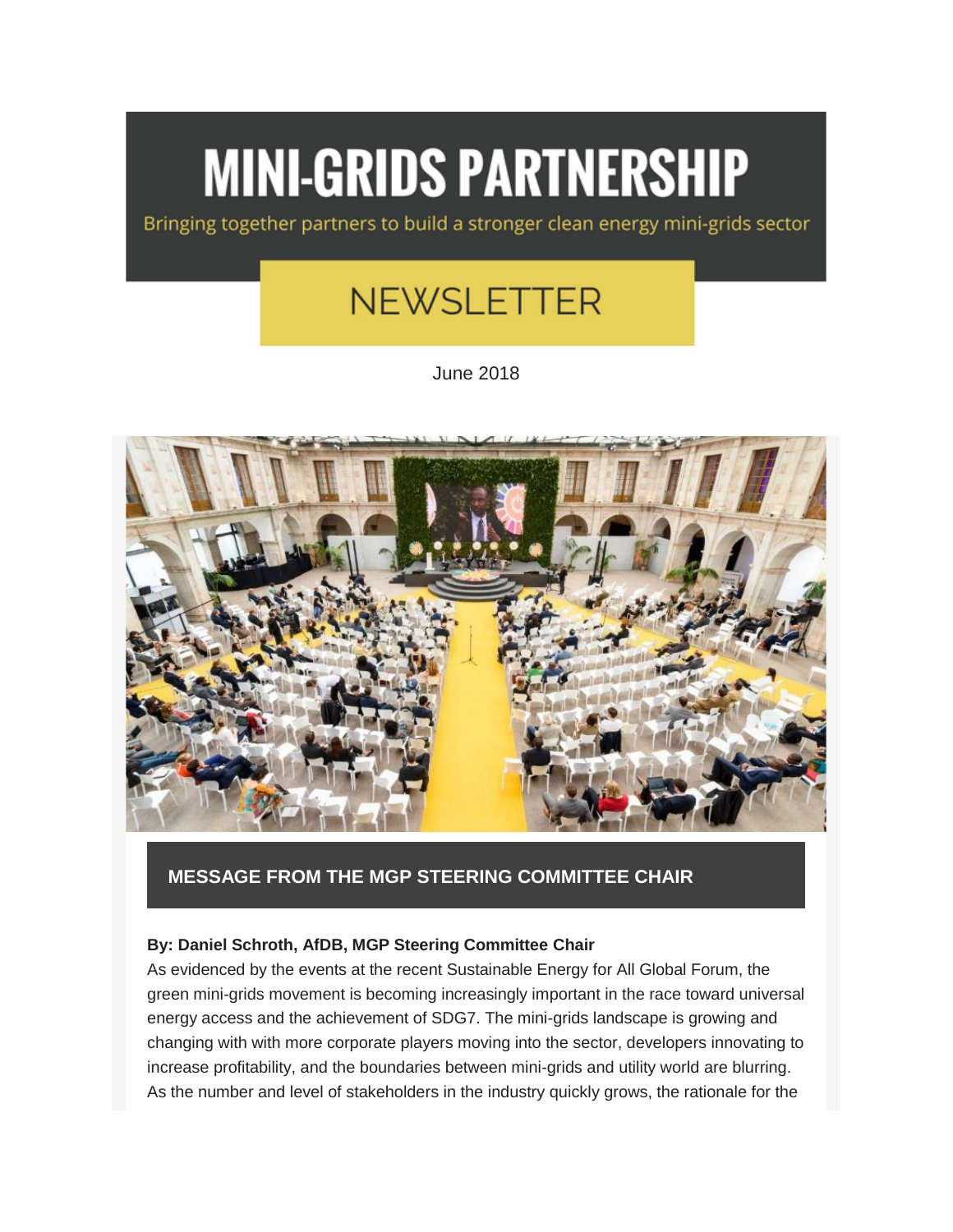Mini-Grids Partnership is stronger than ever, and we are actively engaging with members to answer the challenges facing the sector.

**[Read More](http://energyaccess.org/news/recent-news/message-from-the-mgp-steering-committee-chair/)**

**[Access to End-Use Technologies Key to Catalysing Mini-Grid and](http://energyaccess.org/news/recent-news/access-to-end-use-technologies-key-to-catalysing-mini-grid-and-enterprise-development/)  [Enterprise Development](http://energyaccess.org/news/recent-news/access-to-end-use-technologies-key-to-catalysing-mini-grid-and-enterprise-development/)**

#### **Article by: Energy 4 Impact**

Satisfying the need for power of commercial enterprises presents an opportunity for private sector players such as JUMEME Rural Power Supply Ltd, a Tanzanian company that develops solar-powered mini-grids to connect businesses and households in remote areas. Energy 4 Impact has partnered with JUMEME in an advisory role to help them stimulate demand for electricity among potential customers and to develop micro entrepreneurs' business capacity to use energy for economic transformation, resulting in greater productivity and power consumption.

**[Read More](http://energyaccess.org/news/recent-news/access-to-end-use-technologies-key-to-catalysing-mini-grid-and-enterprise-development/)**

**[Navigant Research reports the Global Market for Off-Grid DER](http://energyaccess.org/news/recent-news/navigant-research-report-finds-the-global-market-for-off-grid-der-implementation-is-expected-to-total-approximately-350-billion-between-2018-and-2027/)  Implementation to total [\\$350 Billion between 2018 and 2027](http://energyaccess.org/news/recent-news/navigant-research-report-finds-the-global-market-for-off-grid-der-implementation-is-expected-to-total-approximately-350-billion-between-2018-and-2027/)**

#### **Article by: Stefanie Bradtner, Navigant Research**

The report, *[Off-Grid DER Innovations](https://www.navigantresearch.com/research/off-grid-der-innovations)***[,](https://www.navigantresearch.com/research/off-grid-der-innovations)** provides a quantitative analysis of the global market for off-grid DER technologies and a summary of innovative uses and business models. The study focuses on the deployment of integrated DER solutions in the commercial and industrial, residential, and personal segments, including microgrids, pico systems, solar home systems (SHSs), nanogrids, and transport applications. Global market forecasts, segmented by region, application, system type, and segment, extend through 2027. The report also examines the telecommunications, resource extraction, and multi-user off-grid electrification applications for off-grid DER.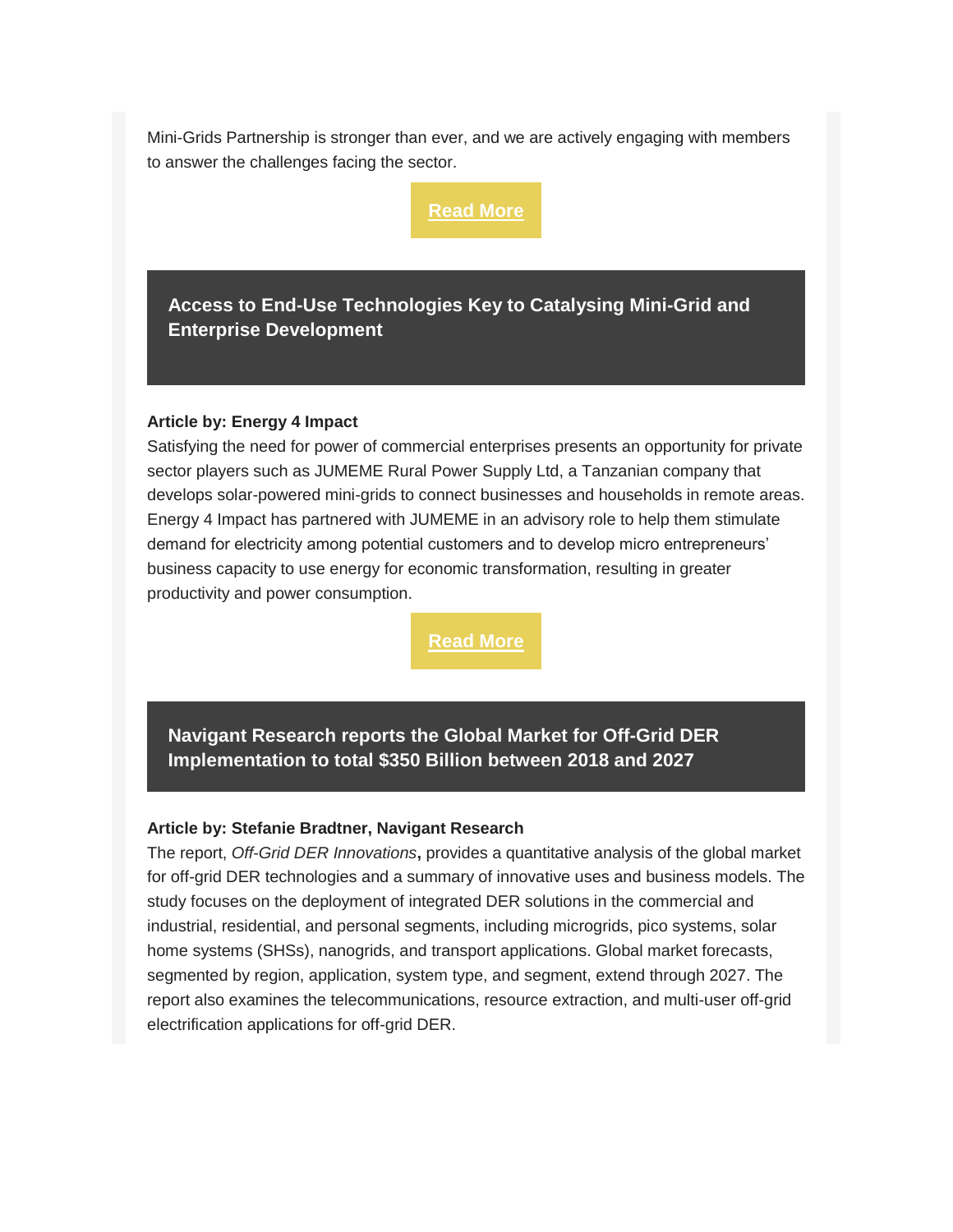

• **[EEP AFRICA INNOVATION WINDOW OPEN FOR NEW PROPOSALS](https://eepafrica.org/eep-africa-cfp14-goes-live-in-cape-town/)**

The Nordic Development Fund (NDF) and Energy and Environment Partnership (EEP) Africa officially opened the EEP Africa Innovation window for new proposals at Africa Utility Week. The deadline for applications is June 28th. **[Read More](https://eepafrica.org/eep-africa-cfp14-goes-live-in-cape-town/)**

# • **[PUERTO RICO UNVEILS FINAL REGULATIONS FOR MIGROGRID](http://energia.pr.gov/wp-content/uploads/2018/05/Resolution-Adoptation-of-Microgrid-Regulation-Final.pdf)  [INSTALLATION](http://energia.pr.gov/wp-content/uploads/2018/05/Resolution-Adoptation-of-Microgrid-Regulation-Final.pdf)**

Puerto Rico regulators issued microgrid rules to aid development as the territory recovers from Hurricane Maria. The regulations establish classes of microgrids and what type of energy they can use, and clarify the role of utilities and municipalities[.](http://energia.pr.gov/wp-content/uploads/2018/05/Resolution-Adoptation-of-Microgrid-Regulation-Final.pdf) **[Read More](http://energia.pr.gov/wp-content/uploads/2018/05/Resolution-Adoptation-of-Microgrid-Regulation-Final.pdf)**



## **[GREEN MINI-GRID HELP DESK & DEVELOPER SUPPORT SERVICE](http://greenminigrid.se4all-africa.org/)**

The African Development Bank has launched a new version of the Green Mini-Grid Help Desk, which now includes country-specific pages, links to partners in the sector, and greater prominence for GMG Market Development Program-generated documents. The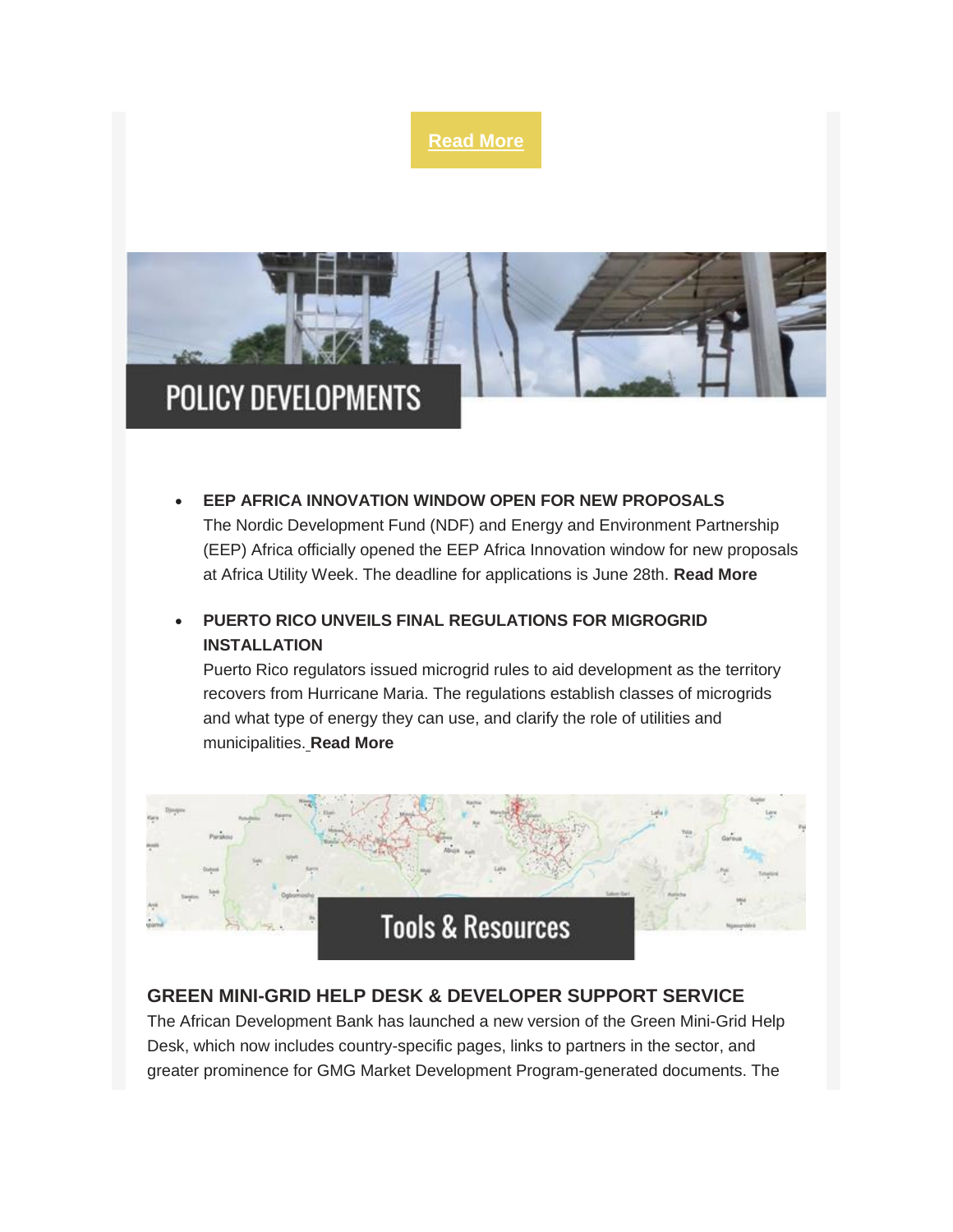Help Desk has also expanded to include a Policy Help Desk and the MDP is now offering technical assistance to policymakers through this portal. **[Learn More](http://greenminigrid.se4all-africa.org/)**

### **[IFC REPORT: BENCHMARKING MINI-GRID DESCOS 2017 UPDATE](https://gallery.mailchimp.com/39ef5953cb296ad051b58bd59/files/59c4d023-2094-49d8-bc71-9f96b9f5188f/20180516_Benchmarking_2.0_Final_to_Share.pdf)**

The International Finance Corporation (IFC), a member of the World Bank Group, has published an update to their 2016 report *[Operational and Financial Performance of](https://gallery.mailchimp.com/39ef5953cb296ad051b58bd59/files/101a92a2-4c61-46ac-b142-80df08f3375e/IFC_Minigrids_Benchmarking_Report_Single_Pages_January_2017.pdf)  [Mini-Grid DESCOS: Findings and Insights from Pioneer Benchmarking of this](https://gallery.mailchimp.com/39ef5953cb296ad051b58bd59/files/101a92a2-4c61-46ac-b142-80df08f3375e/IFC_Minigrids_Benchmarking_Report_Single_Pages_January_2017.pdf)  [Emerging Sector](https://gallery.mailchimp.com/39ef5953cb296ad051b58bd59/files/101a92a2-4c61-46ac-b142-80df08f3375e/IFC_Minigrids_Benchmarking_Report_Single_Pages_January_2017.pdf).* The update reports new benchmarking data for 2017 for 20 mini-grid distributed energy service companies (DESCOs) operating across 12 countries in Africa, Asia, and the Caribbean[.](https://gallery.mailchimp.com/39ef5953cb296ad051b58bd59/files/59c4d023-2094-49d8-bc71-9f96b9f5188f/20180516_Benchmarking_2.0_Final_to_Share.pdf) **[Learn More](https://gallery.mailchimp.com/39ef5953cb296ad051b58bd59/files/59c4d023-2094-49d8-bc71-9f96b9f5188f/20180516_Benchmarking_2.0_Final_to_Share.pdf)**



**[ASIA CLEAN ENERGY FORUM](http://www.asiacleanenergyforum.org/)** June 4-8 Manila, Philippines

**[ZAMBIA OFF-GRID INVESTOR](https://zambia-off-grid-investor-forum.b2match.io/home)  [FORUM](https://zambia-off-grid-investor-forum.b2match.io/home)** June 12-13 Lusaka, Zambia

**[OFF-GRID POWER FORUM](https://www.ruralelec.org/event-calendar/intersolar-europe-grid-power-forum-conference-exhibition)** June 20-22 Munich, Germany

**RURAL [DEVELOPMENT](http://www.rdconference.org/)  [CONFERNCE 2018](http://www.rdconference.org/)** July 19-21 Bangkok, Thailand